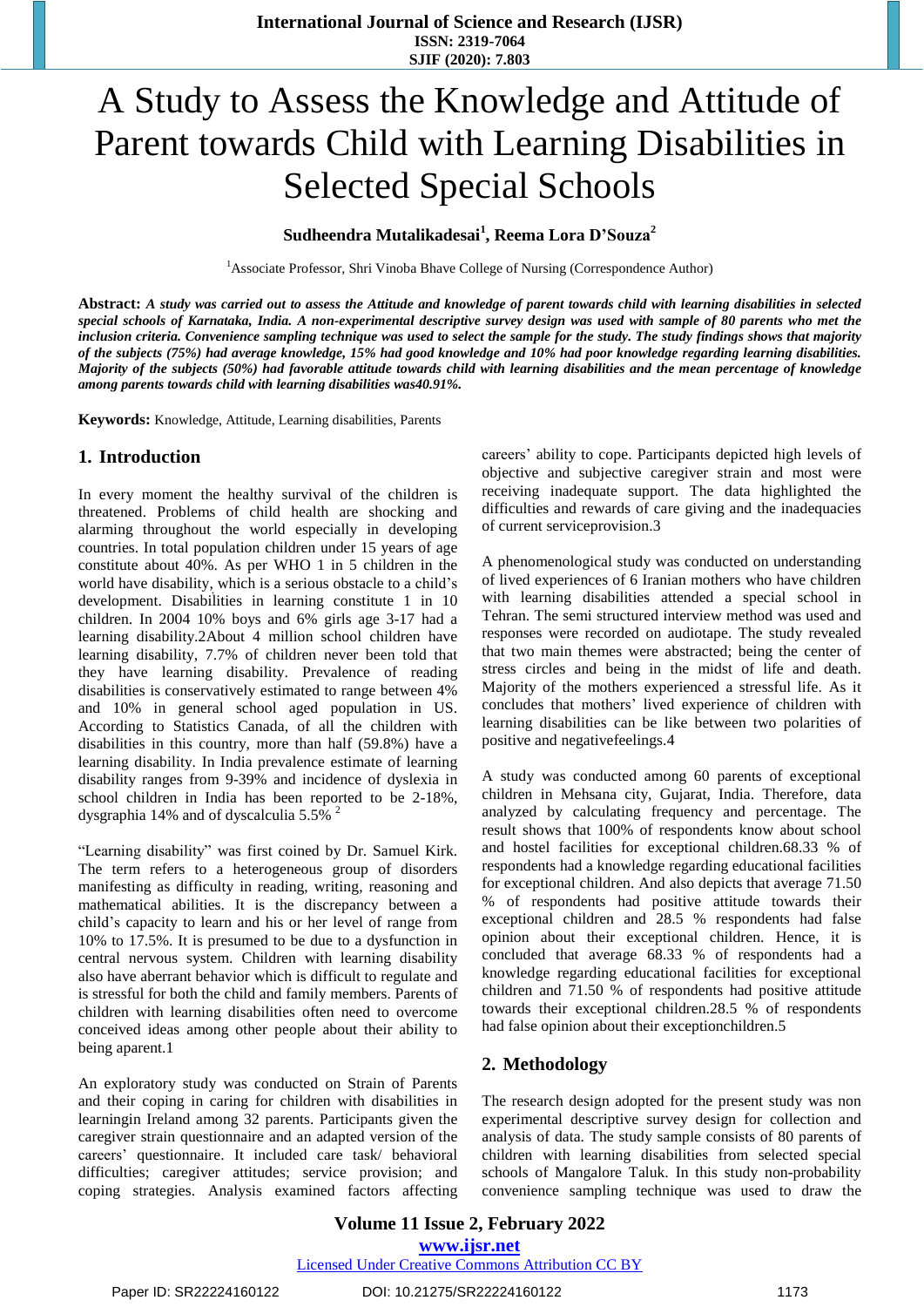sample. As per the convenience of data collection some special schools were selected. Demographic proforma, a structured knowledge questionnaire and a parental attitude scale were used to collect data from the parent towards child with learning disabilities in selected special schools. The knowledge level was categorized arbitrarily as follows:

| ını<br>я |  |
|----------|--|
|          |  |

| Level of knowledge Score |           | Percentage $(\% )$ |  |  |  |
|--------------------------|-----------|--------------------|--|--|--|
| Poor                     | $0 - 6$   | $0 - 25$           |  |  |  |
| Average                  | $7 - 12$  | $26 - 50$          |  |  |  |
| Good                     | $13 - 18$ | $51 - 75$          |  |  |  |

The parental attitude scale consists of 24 items, out of which 12 were positive statements and 12 negative statements. The maximum possible score was 120 and minimum score was 24. The Attitude level was categorized arbitrarily as follows:

| Table 2                 |           |            |  |  |  |
|-------------------------|-----------|------------|--|--|--|
| Level of Attitude       | Score     | Percentage |  |  |  |
| Highly Unfavorable      | $0 - 6$   | $0-25$     |  |  |  |
| Unfavorable             | $7 - 12$  | $26 - 50$  |  |  |  |
| Favorable               | $13 - 18$ | $51 - 75$  |  |  |  |
| <b>Highly Favorable</b> | $19 - 24$ | $76 - 100$ |  |  |  |

Permission was obtained from the concerned authority before data collection. The researcher explained the purpose of data collection to the parents of children with learning disabilities after a self-introduction. Then the investigator collected data from the sample after obtaining their consent. The respondents were assured the confidentiality of the data provided by them.

#### **3. Results and Discussion**

| Table $3: n=80$                                    |                               |          |      |             |                    |       |
|----------------------------------------------------|-------------------------------|----------|------|-------------|--------------------|-------|
| Subjects                                           | Maximum<br>possible<br>scores | Range    |      | Mean Median | Mean<br>percentage | S.D   |
| Parents with<br>learning<br>disability<br>children | 24                            | $15 - 5$ | 9.82 | 10          | 40.91              | 1.648 |

The data presented in Table 3 shows that the mean percentage of parents had average knowledge (40.91%) regarding learning disabilities. The data presented shows that maximum score was in the area of Manifestations, diagnosis and effect of learning disabilities (42.8%) followed by definition and cause for learning disabilities (40.14%). and the minimum score was in the area of Management and prevention for learning disabilities (37.42%).

| <b>Table 4:</b> $n = 80$ |               |                |  |  |  |
|--------------------------|---------------|----------------|--|--|--|
| Level of attitude        | Frequency (f) | Percentage (%) |  |  |  |
| Highly Unfavorable       | 40            | 50             |  |  |  |
| Unfavorable              | 32            |                |  |  |  |
| Favorable                |               |                |  |  |  |
| Highly favorable         |               |                |  |  |  |

The data presented in Table 4 shows that majority of parents had highly unfavorable attitude (50%) towards child with learning disabilities, 40% of parents had unfavorable attitude and only 10% had favorable attitude towards child with learning disabilities.



**Figure 1:** Bar diagram showing the level of attitude of parent towards child with learning disabilities

**Table 5:** Mean, median, mean percentage and standard deviation of parental attitude score

| <b>Subjects</b>                       | Maximum<br>possible Range Mean Median<br>scores |             |    | Mean<br>percentage | S.D   |
|---------------------------------------|-------------------------------------------------|-------------|----|--------------------|-------|
| Parent with<br>learning<br>disability | 120                                             | 84-28 50.41 | 50 | 42.008             | 15.49 |
| children                              |                                                 |             |    |                    |       |

**Table 6:** Correlation between knowledge and attitude score

| Variables | Mean  | SD    | r value   | Remarks     |
|-----------|-------|-------|-----------|-------------|
| Knowledge | 9.82  | 1.64  | $-0.0766$ | Negative    |
| Attitude  | 50.41 | 15.49 |           | correlation |

Table value r  $(78) = 0.220$ ; p < 0.05

Data from Table 6 reveals that there was negative correlation between knowledge and attitude ( $r_{(78)} = -0.0766$ , table value  $r_{(78)} = 0.220$ ; p<0.05) of parent towards child with learning disabilities. Therefore, the null hypothesis was rejected and the research hypothesis was accepted and inferred that the correlation exists between knowledge and attitude.

# **4. Conclusion**

The study findings have revealed that the level of knowledge regarding learning disabilities was average among parents but in general most of them had unfavorable attitude. A negative correlation was identified between knowledge and attitude scores of parents. Therefore, parents need to be prepared to bring the awareness and change their attitude

**Volume 11 Issue 2, February 2022 www.ijsr.net**

Licensed Under Creative Commons Attribution CC BY